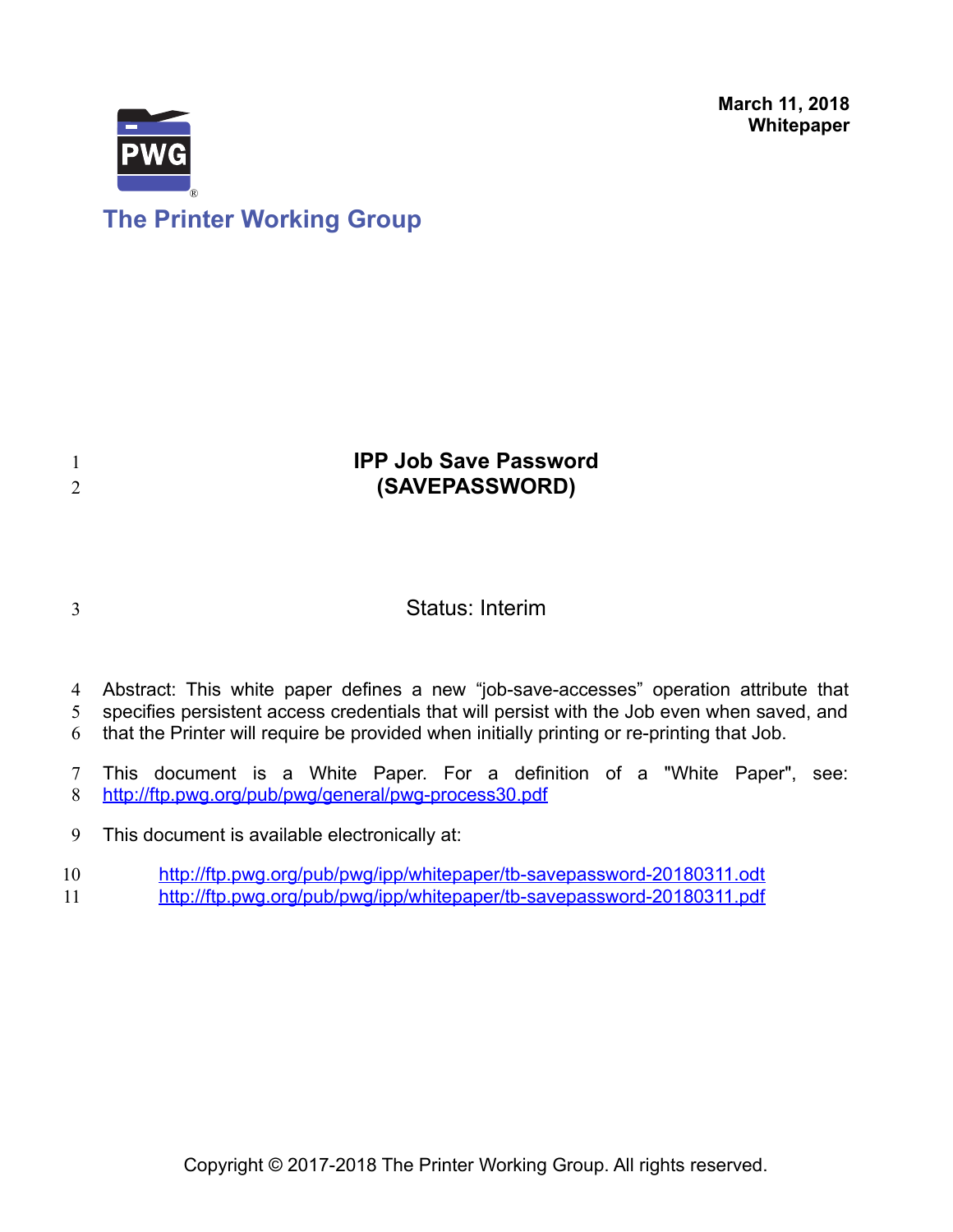Copyright © 2017-2018 The Printer Working Group. All rights reserved. 12

#### Title: IPP Job Save Password *(SAVEPASSWORD)* 13

The material contained herein is not a license, either expressed or implied, to any IPR owned or controlled by any of the authors or developers of this material or the Printer Working Group. The material contained herein is provided on an "AS IS" basis and to the maximum extent permitted by applicable law, this material is provided AS IS AND WITH ALL FAULTS, and the authors and developers of this material and the Printer Working Group and its members hereby disclaim all warranties and conditions, either expressed, implied or statutory, including, but not limited to, any (if any) implied warranties that the use of the information herein will not infringe any rights or any implied warranties of merchantability or fitness for a particular purpose. 14 15 16 17 18 19 20 21 22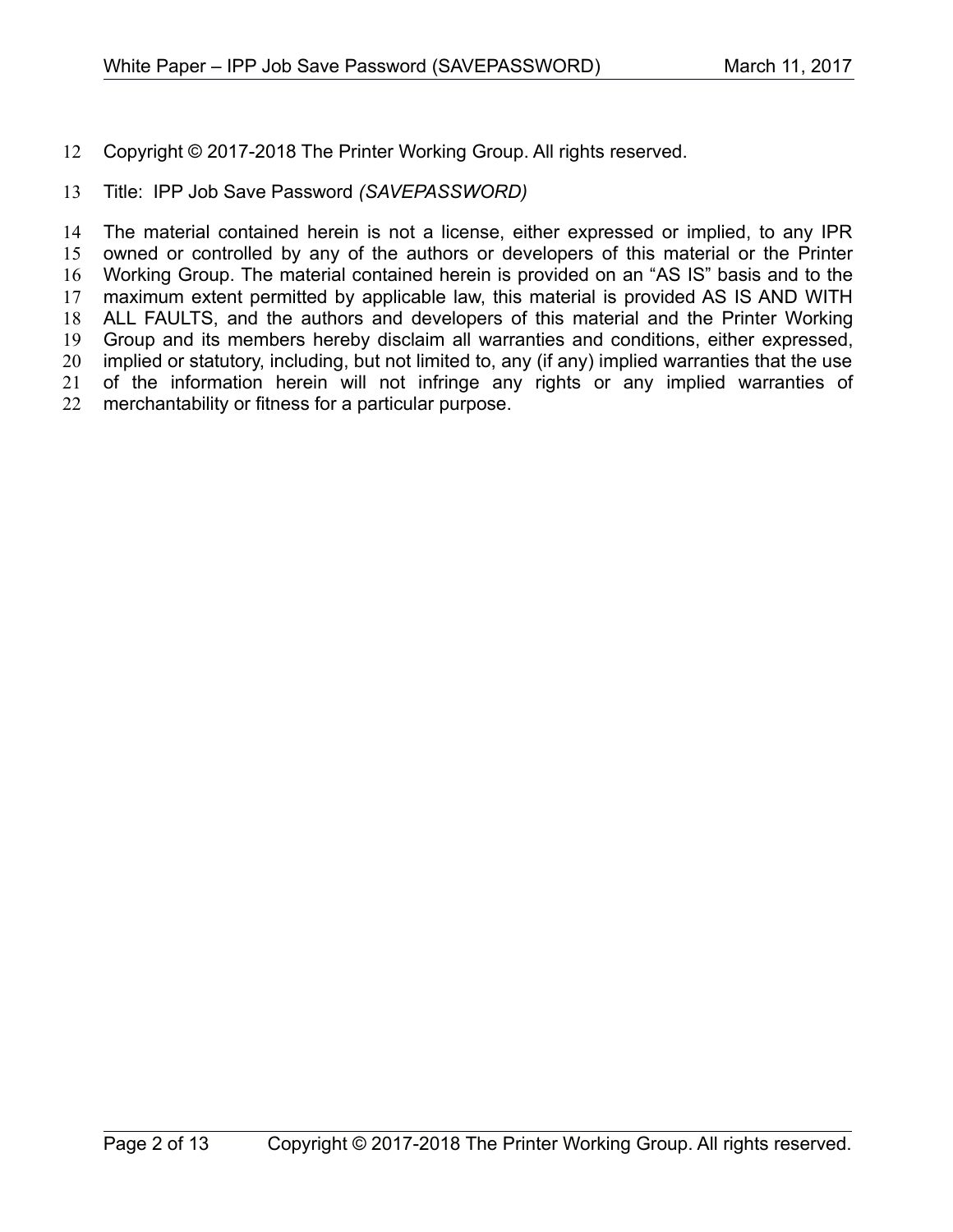| 23 | <b>Table of Contents</b> |  |
|----|--------------------------|--|
| 24 |                          |  |
| 25 |                          |  |
| 26 |                          |  |
| 27 |                          |  |
| 28 |                          |  |
| 29 |                          |  |
| 30 |                          |  |
| 31 |                          |  |
| 32 |                          |  |
| 33 |                          |  |
| 34 |                          |  |
| 35 |                          |  |
| 36 |                          |  |
| 37 |                          |  |
| 38 |                          |  |
| 39 |                          |  |
| 40 |                          |  |
| 41 |                          |  |
| 42 |                          |  |
| 43 |                          |  |
| 44 |                          |  |
| 45 |                          |  |
| 46 |                          |  |
| 47 |                          |  |
| 48 |                          |  |
| 49 | $7\phantom{.}$           |  |
| 50 |                          |  |
| 51 |                          |  |
| 52 |                          |  |
| 53 |                          |  |
| 54 |                          |  |
| 55 |                          |  |
| 56 |                          |  |
| 57 |                          |  |
| 58 |                          |  |
| 59 |                          |  |
| 60 |                          |  |
|    |                          |  |

## 61

# **List of Figures**

## 62

## **List of Tables**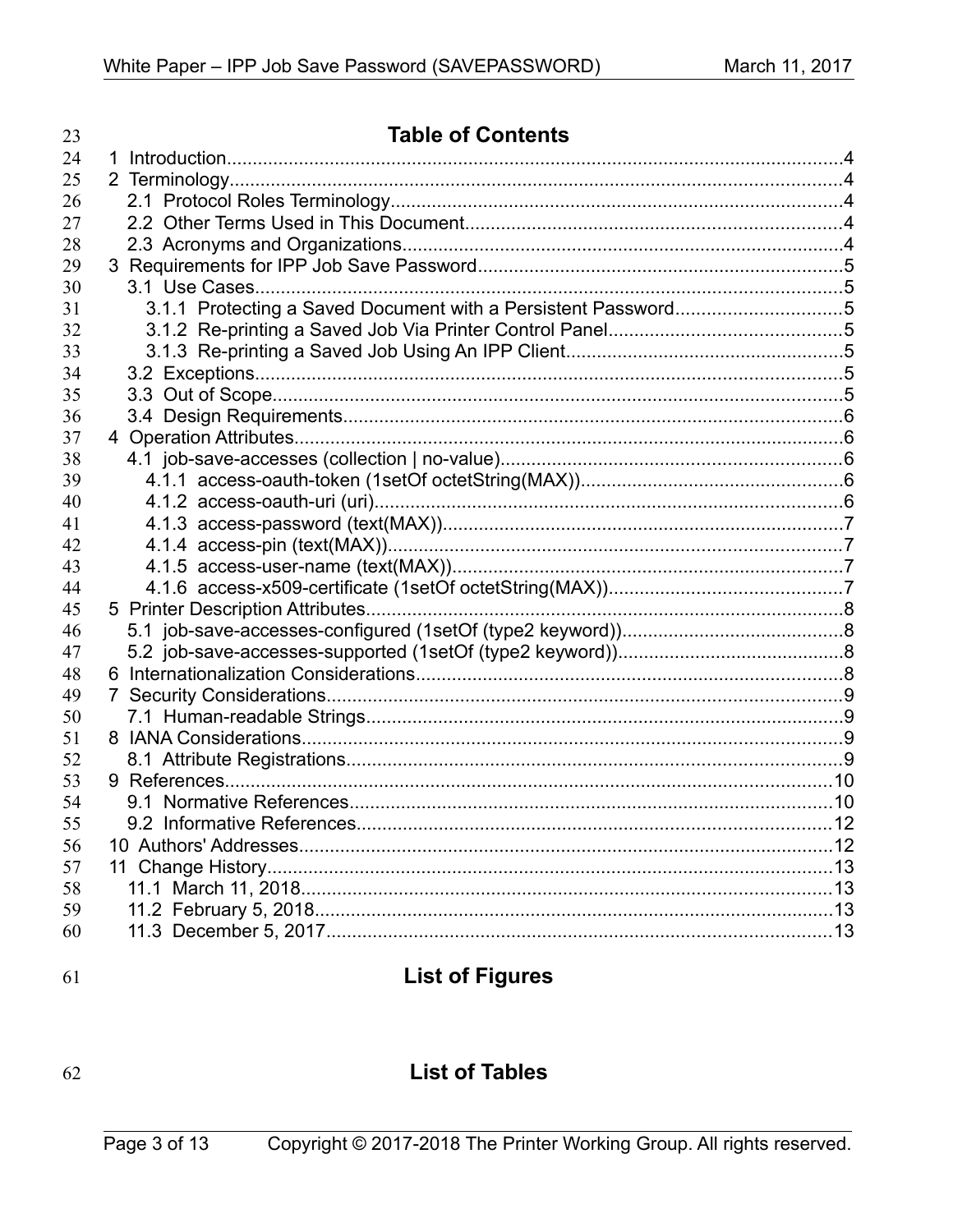## **1 Introduction** 63

Users and network administrators are increasingly concerned about network and data security, and this extends to printing. Most all Users are familiar with sending a Job to a Printer and the Printer processing that Job fairly immediately, and some do so using a "job password" that prevents the Job from being processed until the User provides that password on the Printer's control panel to approve its release to processing. The IPP "jobpassword" operation attribute [\[PWG5100.11\]](#page-9-0) and related attributes provide support for this workflow. Some Printers also support saving jobs for later printing or re-printing. In certain cases there may be Users that wish to take advantage of both capabilities. Unfortunately however, since "job-password" is an operation attribute, and that Job's processing is the act of saving the Job, the "job-password" attribute does not persist beyond its being saved. Therefore, to support scenarios involving a password protected saved job, new attributes need to be defined that convey a Job password that persists beyond Job processing completion. 64 65 66 67 68 69 70 71 72 73 74 75 76

## **2 Terminology** 77

#### **2.1 Protocol Roles Terminology** 78

This document defines the following protocol roles in order to specify unambiguous conformance requirements: 79 80

*Client*: Initiator of outgoing IPP session requests and sender of outgoing IPP operation requests (Hypertext Transfer Protocol -- HTTP/1.1 [\[RFC7230\]](#page-10-0) User Agent). 81 82

*Printer*: Listener for incoming IPP session requests and receiver of incoming IPP operation requests (Hypertext Transfer Protocol -- HTTP/1.1 [\[RFC7230\]](#page-10-0) Server) that represents one or more Physical Devices or a Logical Device. 83 84 85

#### **2.2 Other Terms Used in This Document** 86

User: A person or automata using a Client to communicate with a Printer. 87

#### **2.3 Acronyms and Organizations** 88

- *IANA*: Internet Assigned Numbers Authority,<http://www.iana.org/> 89
- *IETF*: Internet Engineering Task Force,<http://www.ietf.org/> 90
- *ISO*: International Organization for Standardization,<http://www.iso.org/> 91
- PWG: Printer Working Group,<http://www.pwg.org/> 92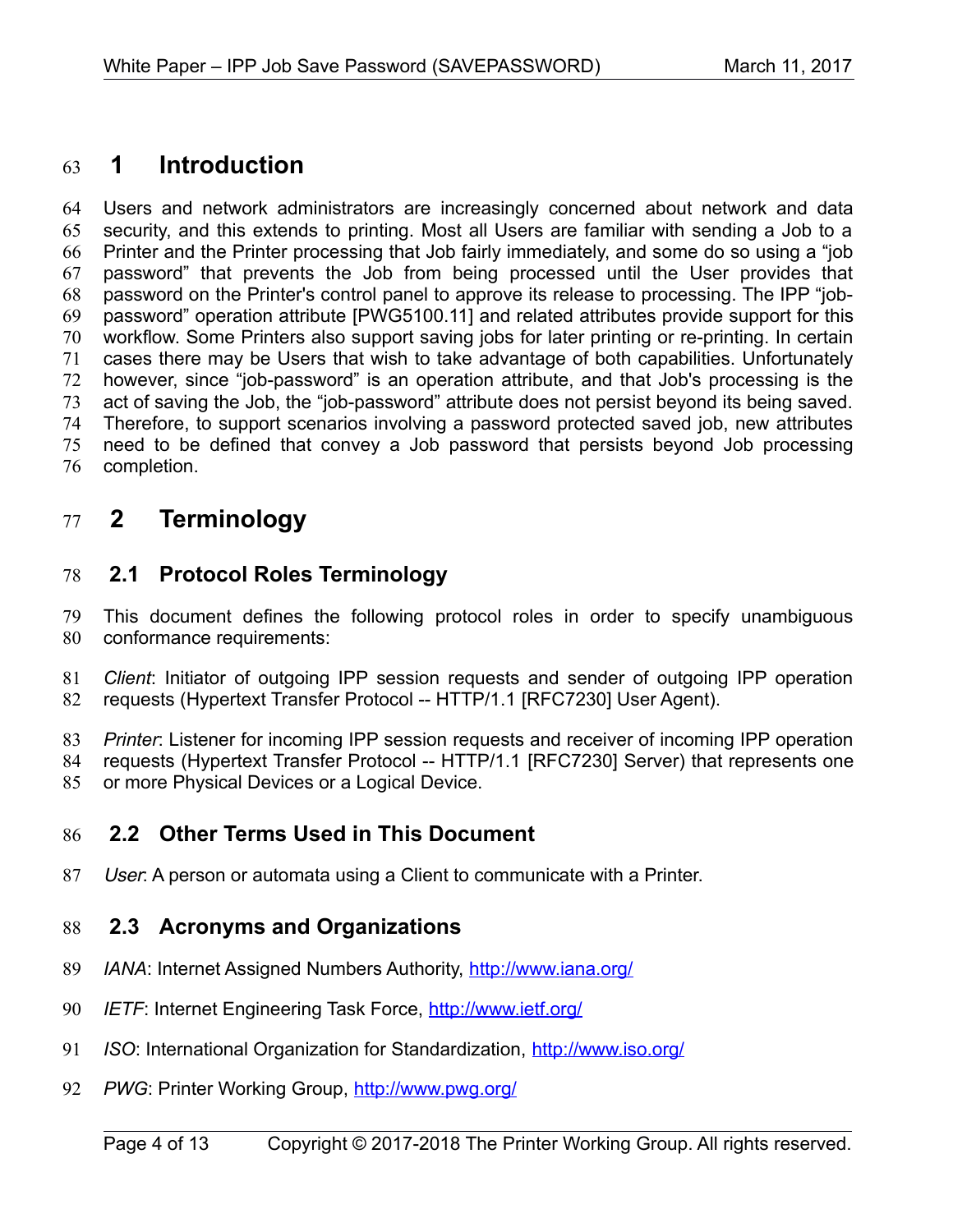## **3 Requirements for IPP Job Save Password** 93

#### **3.1 Use Cases** 94

#### **3.1.1 Protecting a Saved Document with a Persistent Password** 95

Wilma has written a document that she intends to save on her departmental MFD, to allow some of her peers to print copies as needed. But as the document contains sensitive information, Wilma wishes to only allow those who know the job's password to re-print copies. She is familiar with providing a password when configuring a print job, and she is also familiar with configuring the job to be saved in the printer. In the print dialog used to configure the print job on her computer, Wilma provides a password, and also chooses to have the job saved. Wilma clicks "Print" and the computer submits the job to the printer. The printer saves the job content and protects it with the password provided. 96 97 98 99 100 101 102 103

#### **3.1.2 Re-printing a Saved Job Via Printer Control Panel** 104

Barney hears from Wilma that she has saved that document to the departmental MFD. Wilma tells Barney the job's name, and Barney then goes to the MFD and looks up the job. He taps on the control panel to have a copy printed, and is prompted to enter the job's password. He enters that on the control panel, and the MFD prints a copy. Barney collects it from the output bin and returns to his desk. 105 106 107 108 109

#### **3.1.3 Re-printing a Saved Job Using An IPP Client** 110

Barney sends an IM to Betty that Wilma has saved a job on the departmental MFD. Betty opens her computer's print system and browses the saved jobs on the MFD. She selects the job and clicks "Print" to have a copy made for her. A dialog is presented asking for the job's password. Betty types in the job's password, and the MFD prints a copy. She collects it from the MFD and returns to her office. 111 112 113 114 115

#### **3.2 Exceptions** 116

Harvey, an employee from another department, walks up to Wilma's departmental MFD. The . 117 118

#### **3.3 Out of Scope** 119

- The following are considered out of scope for this document: 120
- 1. How the Document or Documents in a Job are stored by the Printer 121
- 2. Methods for encrypting the document itself. 122
- 3. Mechanisms for supporting per-user credentials / access control list for releasing the stored job. 123 124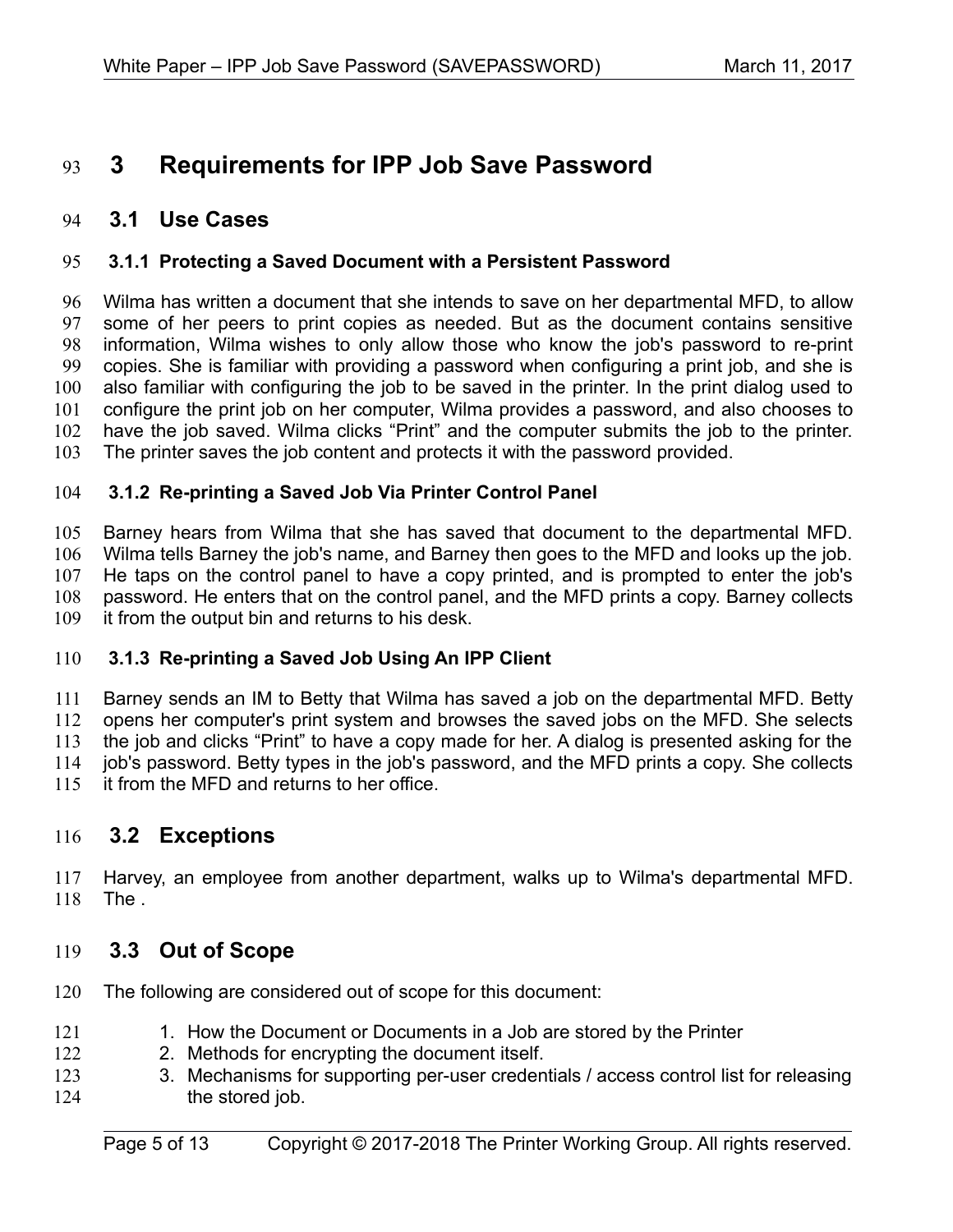### **3.4 Design Requirements** 125

- The design requirements for this document are: 126
- 1. Use existing attributes or collections if possible. 127
- 2. Support at the least the fidelity supported currently by "job password" and "jobpassword-encryption" 128 129
- 3. Register all attributes and operations with IANA 130
- The design recommendations for this document are: 131
- 1. Reusing UI controls with similar enough purposes so that the user doesn't need to be confused by e.g. needing to interact with different controls for different kinds of passwords. 132 133 134
- **4 Operation Attributes** 135

#### **4.1 job-save-accesses (collection | no-value)** 136

The OPTIONAL "job-save-accesses" operation attribute allows the Client to provide authentication information for a referenced saved Job. 137 138

The collection value contains zero of more member attributes which provide the authentication information required for the Job to be reprinted. A Client MAY also provide the no- value out-of-band value to specify that no authentication information is necessary. 139 140 141

Printers specify which member attributes are supported using the "job-save-accesses-142

supported" Printer attribute (section XXX). 143

#### **4.1.1 access-oauth-token (1setOf octetString(MAX))** 144

The OPTIONAL "access-oauth-token" member attribute provides a Base64-encoded OAuth Access Token as defined in The OAuth 2.0 Authorization Framework [RFC6749]. When the size of the access token exceeds 1023 octets (the maximum size of an octetString value), the Client separates the token into multiple octetString values and sends the result as an ordered set to the Printer. The Printer reassembles each octetString to produce the complete access token value to be used to access the Document URI. 145 146 147 148 149 150

Printers that support this attribute MUST list 'access-oauth-token' in the "job-saveaccesses-supported" Printer Description attribute. 151 152

#### **4.1.2 access-oauth-uri (uri)** 153

The OPTIONAL "access-oauth-uri" member attribute is the authorization server that issued the "access-oauth-token" member attribute. See Authorization Server [RFC6749] section 1.1. 154 155 156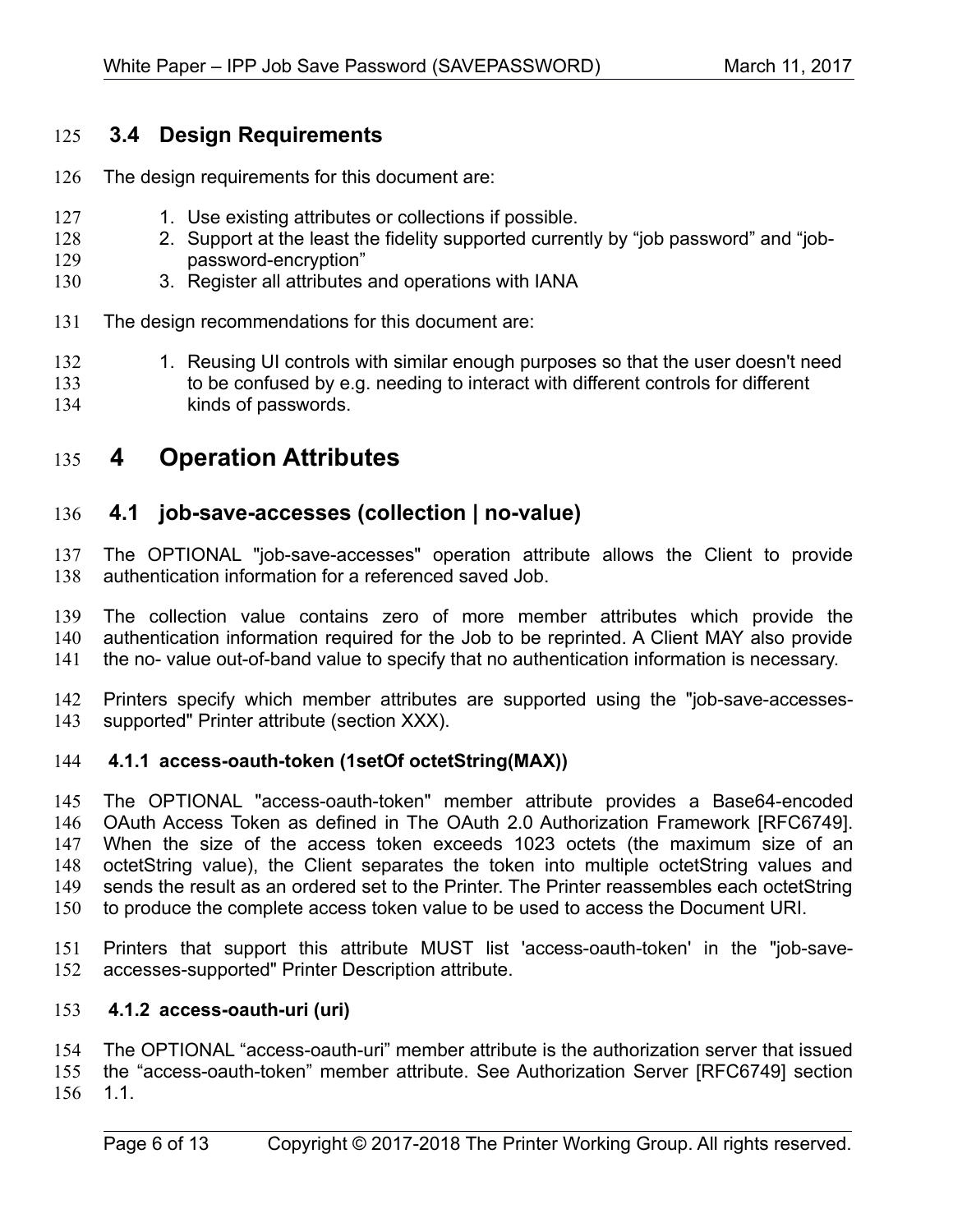#### **4.1.3 access-password (text(MAX))** 157

The OPTIONAL "access-password" member attribute provides a password string, typically for HTTP Basic or Digest authentication [RFC2617]. Clients MUST provide the password using the UTF-8 encoding [STD63] in Unicode Normalization Form C as required for Network Unicode [RFC5198]. Printers MUST convert the password, as needed, to whatever encoding is required to access the Document URI. 158 159 160 161 162

Printers that support this attribute MUST list 'access-password' in the "job-save-accessessupported" Printer Description attribute. 163 164

#### **4.1.4 access-pin (text(MAX))** 165

The OPTIONAL "access-pin" member attribute provides a Personal Identification Number string. Clients MUST restrict the characters to the US ASCII digits '0' (code 48) through '9' (code 57) and Printers MUST reject values containing characters other than the digits '0' through '9'. 166 167 168 169

Printers that support this attribute MUST list 'access-pin' in the "job-save-accessessupported" Printer Description attribute. 170 171

#### **4.1.5 access-user-name (text(MAX))** 172

The OPTIONAL "access-user-name" member attribute provides a user name string, typically for HTTP Basic or Digest authentication [RFC2617]. Clients MUST provide the user name using the UTF-8 encoding [STD63] in Unicode Normalization Form C as required for Network Unicode [RFC5198]. Printers MUST convert the user name, as needed, to whatever encoding is required by the Document URI. 173 174 175 176 177

Printers that support this attribute MUST list 'access-user-name' in the "job-save-accessessupported" Printer Description attribute. 178 179

#### **4.1.6 access-x509-certificate (1setOf octetString(MAX))** 180

The OPTIONAL "access-x509-certificate" member attribute provides a PEM-encoded X.509 certificate identifying the User or Client that is making the request. When the size of the certificate exceeds 1023 octets (the maximum size of an octetString value), the Client separates the certificate into multiple octetString values and sends the result as an ordered set to the Printer. The Printer reassembles each octetString to produce the complete X.509 certificate to be used to access the Document URI. 181 182 183 184 185 186

Printers that support this attribute MUST list 'access-x509-certificate' in the "job-saveaccesses-supported" Printer Description attribute and MUST provide an implementationdefined method for loading the corresponding private key that is used for authenticating the holder of the X.509 certificate. 187 188 189 190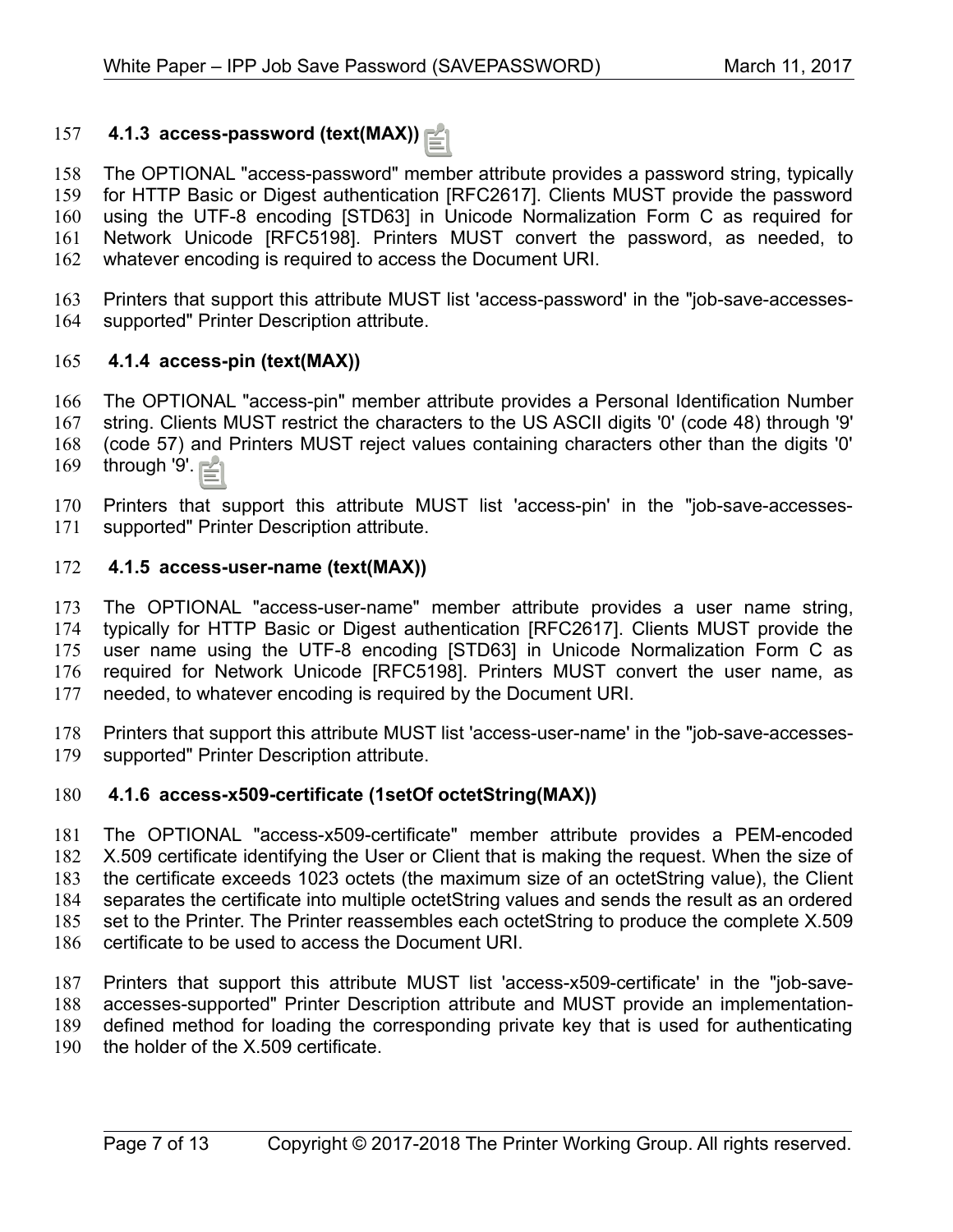## **5 Printer Description Attributes** 191

#### **5.1 job-save-accesses-configured (1setOf (type2 keyword))** 192

The "job-save-accesses-configured" Printer Description attribute specifies the member attributes currently configured for use with "job-save-accesses". This attribute's set of values MUST be a subset of the set of values specified by the Printer's "job-saveaccesses-supported" attribute. This attribute MUST be supported if the "job-saveaccesses-supported" Printer Description attribute is supported. 193 194 195 196 197

#### **5.2 job-save-accesses-supported (1setOf (type2 keyword))** 198

The "job-save-accesses-supported" Printer Description attribute specifies the supported member attributes of the "job-save-accesses" operation attribute. This attribute MUST be supported if the "job-save-accesses" operation attribute is supported. 199 200 201

### **6 Internationalization Considerations** 202

For interoperability and basic support for multiple languages, conforming implementations MUST support the Universal Character Set (UCS) Transformation Format -- 8 bit (UTF-8) [RFC3629] encoding of Unicode [\[UNICODE\]](#page-10-9) [\[ISO10646\]](#page-9-1) and the Unicode Format for Network Interchange [\[RFC5198\].](#page-10-5) 203 204 205 206

Implementations of this specification SHOULD conform to the following standards on processing of human-readable Unicode text strings, see: 207 208

- Unicode Bidirectional Algorithm [\[UAX9\]](#page-10-8)  left-to-right, right-to-left, and vertical 209
- Unicode Line Breaking Algorithm [\[UAX14\]](#page-10-7)  character classes and wrapping 210
- Unicode Normalization Forms [\[UAX15\]](#page-10-6)  especially NFC for [\[RFC5198\]](#page-10-5) 211
- Unicode Text Segmentation [\[UAX29\]](#page-10-4)  grapheme clusters, words, sentences 212
- Unicode Identifier and Pattern Syntax [\[UAX31\]](#page-10-3)  identifier use and normalization 213
- Unicode Collation Algorithm [\[UTS10\]](#page-10-2)  sorting 214
- Unicode Locale Data Markup Language [\[UTS35\]](#page-10-1)  locale databases 215
- Implementations of this specification are advised to also review the following informational documents on processing of human-readable Unicode text strings: 216 217
- Unicode Character Encoding Model [\[UTR17\]](#page-11-1)  multi-layer character model 218
- Unicode in XML and other Markup Languages [\[UTR20\]](#page-11-0)  XML usage 219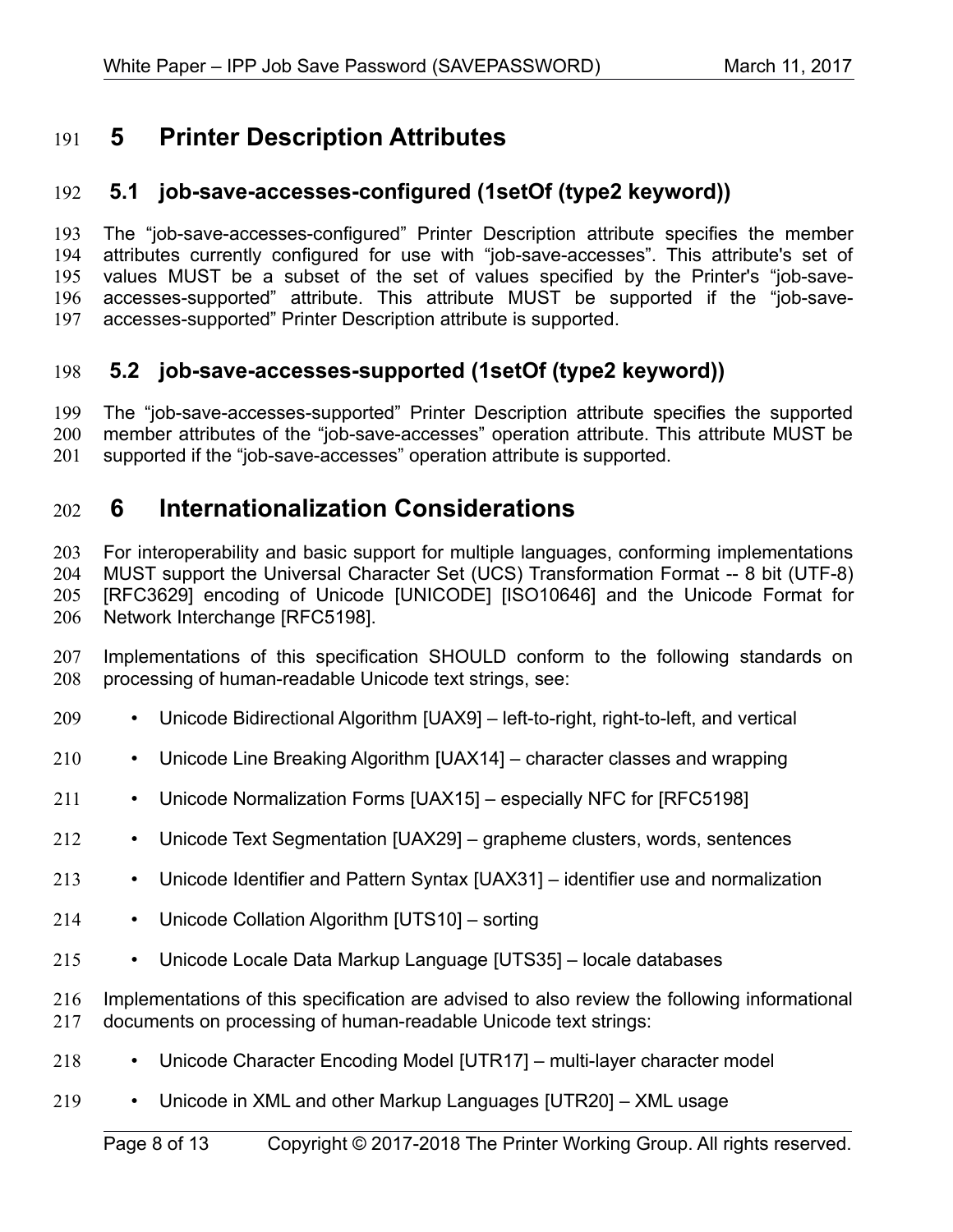- Unicode Character Property Model [\[UTR23\]](#page-11-5)  character properties 220
- Unicode Conformance Model [\[UTR33\]](#page-11-4)  Unicode conformance basis 221

## **7 Security Considerations** 222

The IPP extensions defined in this document require the same security considerations as defined in the IPP/1.1: Model and Semantics [\[RFC8011\],](#page-10-10) IPP: Job and Printer Extensions – Set 2 (JPS2), and IPP Job Password Repertoire. Additionally, the operation attributes defined in this IPP Registration MUST NOT be sent over a non-encrypted connection. 223 224 225 226

### **7.1 Human-readable Strings**  227

Implementations of this specification SHOULD conform to the following standard on processing of human-readable Unicode text strings, see: 228 229

• Unicode Security Mechanisms [\[UTS39\]](#page-11-3) – detecting and avoiding security attacks 230

Implementations of this specification are advised to also review the following informational document on processing of human-readable Unicode text strings: 231 232

• Unicode Security FAQ [\[UNISECFAQ\]](#page-11-2) – common Unicode security issues 233

## **8 IANA Considerations** 234

#### **8.1 Attribute Registrations** 235

The attributes defined in this document will be published by IANA according to the procedures in IPP Model and Semantics [\[RFC8011\]](#page-10-10) section 6.2 in the following file: 236 237

- <http://www.iana.org/assignments/ipp-registrations> 238
- The registry entries will contain the following information: 239

| Operation attributes:                                                                                                                                                           | Reference                                                                              |  |
|---------------------------------------------------------------------------------------------------------------------------------------------------------------------------------|----------------------------------------------------------------------------------------|--|
| job-save-accesses (collection   no-value)<br>access-oauth-token (1setOf octetString (MAX))<br>access-oauth-uri (uri)<br>access-password (text (MAX))<br>access-pin (text (MAX)) | [SAVEPASSWORD]<br>[SAVEPASSWORD]<br>[SAVEPASSWORD]<br>[SAVEPASSWORD]<br>[SAVEPASSWORD] |  |
| [SAVEPASSWORD]<br>access-user-name (text (MAX))<br>access-x509-certificate (1setOf octetString (MAX))<br>[SAVEPASSWORD]                                                         |                                                                                        |  |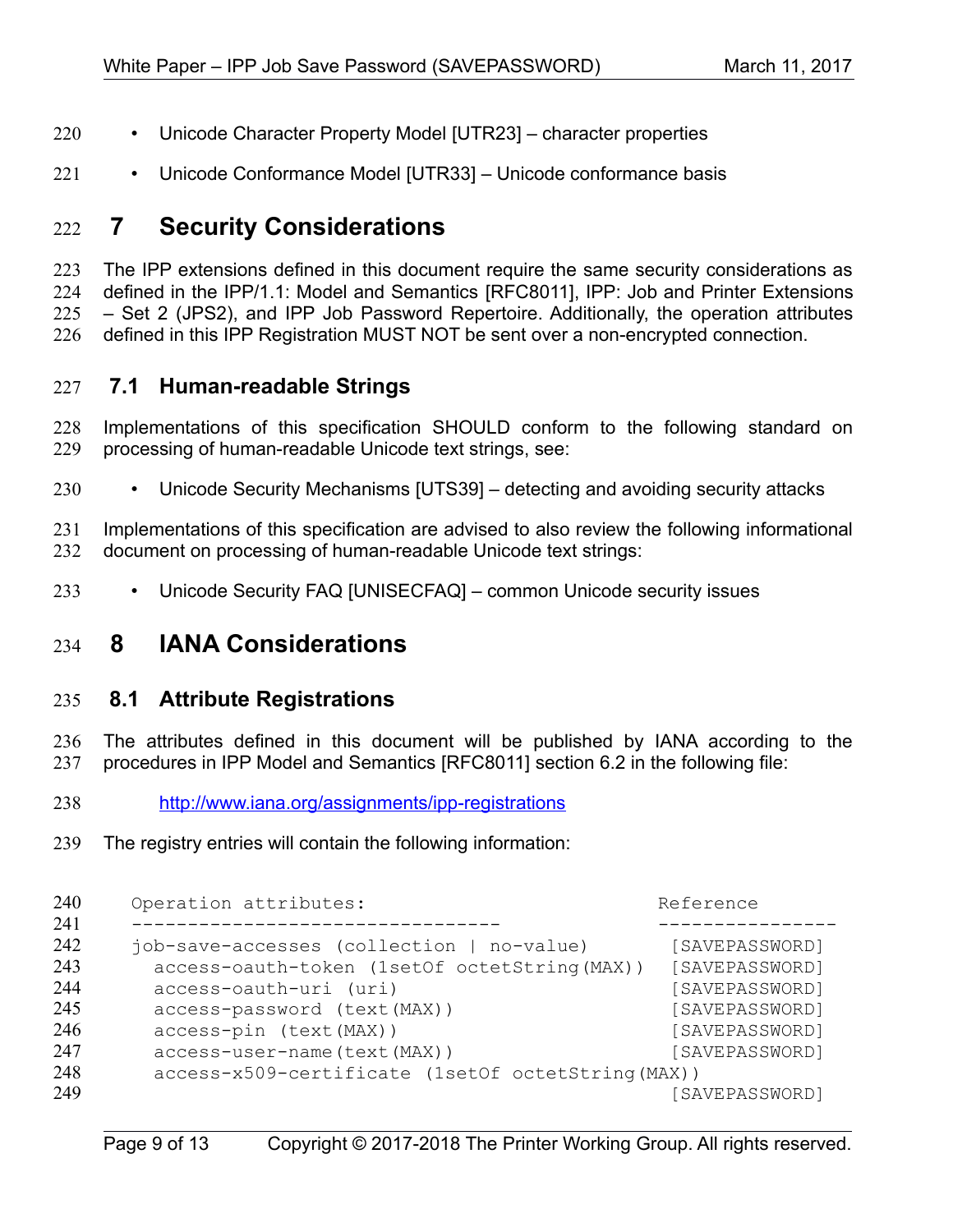| 250<br>251 | Printer Description attributes:                       | Reference      |
|------------|-------------------------------------------------------|----------------|
| 252<br>253 | job-save-accesses-configured (1setOf (type2 keyword)) | [SAVEPASSWORD] |
| 254<br>255 | job-save-accesses-supported (1setOf (type2 keyword))  | [SAVEPASSWORD] |

# **9 References** 256

## **9.1 Normative References** 257

<span id="page-9-1"></span><span id="page-9-0"></span>

| 258<br>259<br>260        |              | [IPPREPERTOIRE] S. Kennedy, "IPP Job Password Repertoire", January 2016,<br>https://ftp.pwg.org/pub/pwg/ipp/whitepaper/wp-job-password-<br>repertoire-20160101.pdf                                            |
|--------------------------|--------------|---------------------------------------------------------------------------------------------------------------------------------------------------------------------------------------------------------------|
| 261<br>262               | [ SO10646]   | "Information technology -- Universal Coded Character Set (UCS)",<br>ISO/IEC 10646:2011                                                                                                                        |
| 263<br>264<br>265<br>266 | [PWG5100.5]  | D. Carney, T. Hastings, P. Zehler. "Internet Printing Protocol (IPP):<br>Document Object", PWG 5100.5-2003, October 2003,<br>http://ftp.pwg.org/pub/pwg/candidates/cs-ippdocobject10-20031031-<br>5100.5.pdf  |
| 267<br>268<br>269<br>270 | [PWG5100.11] | T. Hastings, D. Fullman, "IPP: Job and Printer Extensions - Set 2<br>(JPS2)", PWG 5100.11-2010, October 2010,<br>https://ftp.pwg.org/pub/pwg/candidates/cs-ippjobprinterext10-<br>20101030-5100.11.pdf        |
| 271<br>272<br>273        | [PWG5100.12] | R. Bergman, H. Lewis, I. McDonald, M. Sweet, "IPP Version 2.0, 2.1,<br>and 2.2", PWG 5100.12-2015, October 2015,<br>http://ftp.pwg.org/pub/pwg/standards/std-ipp20-20151030-5100.12.pdf                       |
| 274<br>275<br>276<br>277 | [PWG5100.13] | M. Sweet, I. McDonald, P. Zehler, "IPP: Job and Printer Extensions -<br>Set 3 (JPS3)", PWG 5100.13-2012, July 2012,<br>http://ftp.pwg.org/pub/pwg/candidates/cs-ippjobprinterext3v10-<br>20120727-5100.13.pdf |
| 278<br>279<br>280        | [PWG5100.19] | S. Kennedy, "IPP Implementor's Guide v2.0", PWG 5100.19-2015,<br>August 2015, http://ftp.pwg.org/pub/pwg/candidates/cs-ippig20-<br>20150821-5100.19.pdf                                                       |
| 281<br>282               | [RFC2817]    | R. Khare, S. Lawrence, "Upgrading to TLS Within HTTP/1.1", RFC<br>2817, May 2000, https://www.ietf.org/rfc/rfc2817.txt                                                                                        |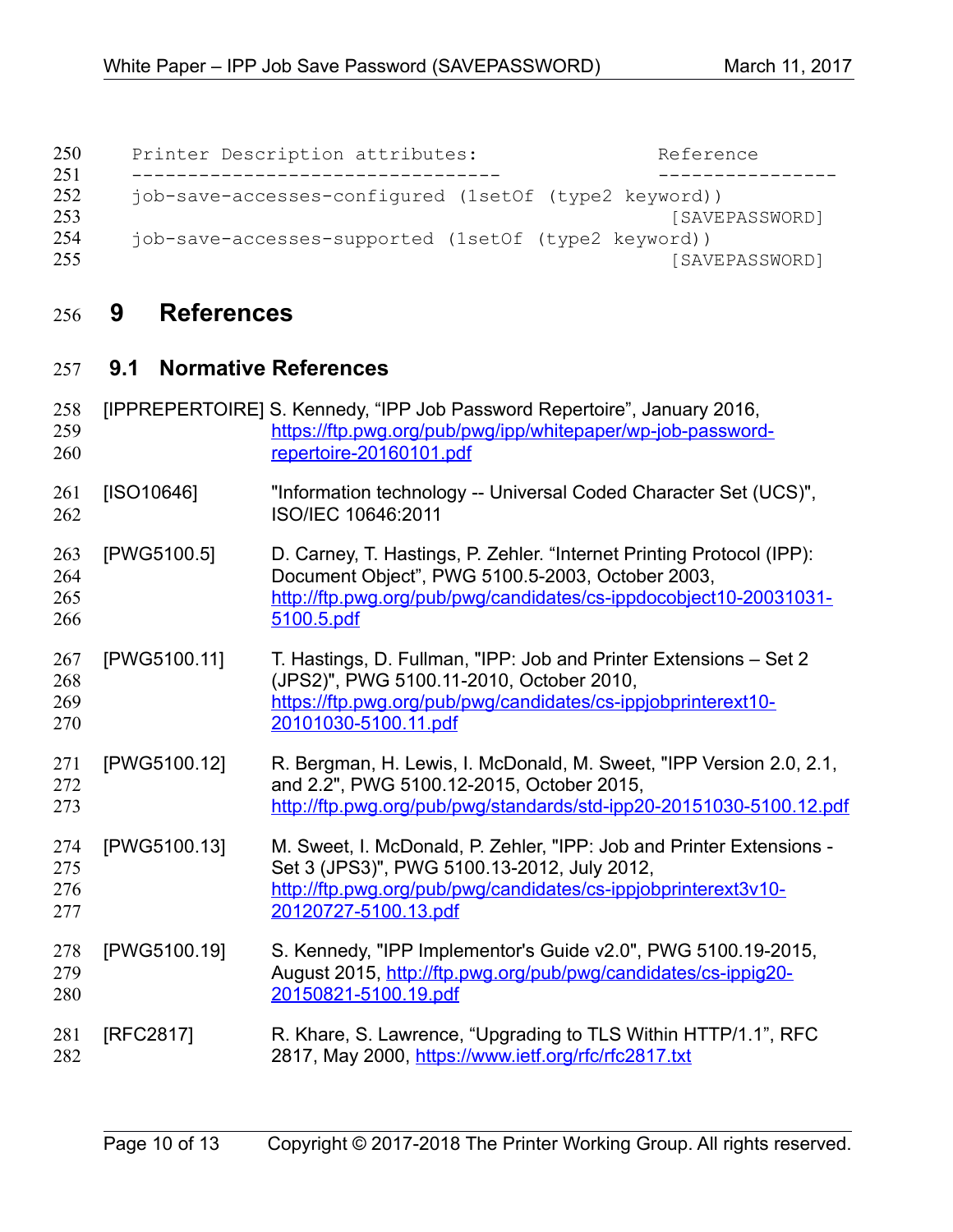<span id="page-10-10"></span><span id="page-10-9"></span><span id="page-10-8"></span><span id="page-10-7"></span><span id="page-10-6"></span><span id="page-10-5"></span><span id="page-10-4"></span><span id="page-10-3"></span><span id="page-10-2"></span><span id="page-10-1"></span><span id="page-10-0"></span>

|                   | Page 11 of 13 | Copyright © 2017-2018 The Printer Working Group. All rights reserved.                                                                                                             |
|-------------------|---------------|-----------------------------------------------------------------------------------------------------------------------------------------------------------------------------------|
| 315<br>316        | [UTS35]       | Unicode Consortium, "Unicode Locale Data Markup Language",<br>UTS#35, October 2016, http://www.unicode.org/reports/tr35                                                           |
| 313<br>314        | [UTS10]       | Unicode Consortium, "Unicode Collation Algorithm", UTS#10, May<br>2016, http://www.unicode.org/reports/tr10                                                                       |
| 311<br>312        | [UNICODE]     | The Unicode Consortium, "Unicode® 10.0.0", June 2017,<br>http://unicode.org/versions/Unicode10.0.0/                                                                               |
| 309<br>310        | [UAX31]       | Unicode Consortium, "Unicode Identifier and Pattern Syntax",<br>UAX#31, May 2016, http://www.unicode.org/reports/tr31                                                             |
| 307<br>308        | [UAX29]       | Unicode Consortium, "Unicode Text Segmentation", UAX#29, June<br>2016, http://www.unicode.org/reports/tr29                                                                        |
| 305<br>306        | [UAX15]       | Unicode Consortium, "Normalization Forms", UAX#15, February 2016,<br>http://www.unicode.org/reports/tr15                                                                          |
| 303<br>304        | [UAX14]       | Unicode Consortium, "Unicode Line Breaking Algorithm", UAX#14,<br>June 2016, http://www.unicode.org/reports/tr14                                                                  |
| 301<br>302        | [UAX9]        | Unicode Consortium, "Unicode Bidirectional Algorithm", UAX#9, May<br>2016, http://www.unicode.org/reports/tr9                                                                     |
| 298<br>299<br>300 | [RFC8011]     | M. Sweet, I. McDonald, "Internet Printing Protocol/1.1: Model and<br>Semantics", RFC 8011, January 2017,<br>https://www.ietf.org/rfc/rfc8011.txt                                  |
| 295<br>296<br>297 | [RFC8010]     | M. Sweet, I. McDonald, "Internet Printing Protocol/1.1: Encoding and<br>Transport", RFC 8010, January 2017,<br>https://www.ietf.org/rfc/rfc8010.txt                               |
| 292<br>293<br>294 | [RFC7472]     | I. McDonald, M. Sweet, "Internet Printing Protocol (IPP) over HTTPS<br>Transport Binding and the 'ipps' URI Scheme", RFC 7472, March<br>2015, https://tools.ietf.org/html/rfc7472 |
| 289<br>290<br>291 | [RFC7230]     | R. Fielding, J. Reschke, "Hypertext Transfer Protocol (HTTP/1.1):<br>Message Syntax and Routing", RFC 7230, June 2014,<br>http://www.ietf.org/rfc/rfc7230.txt                     |
| 287<br>288        | [RFC5198]     | J. Klensin, M. Padlipsky, "Unicode Format for Network Interchange",<br>RFC 5198, March 2008, https://www.ietf.org/rfc/rfc5198.txt                                                 |
| 285<br>286        | [RFC3629]     | F. Yergeau, "UTF-8, a transformation format of ISO 10646", RFC<br>3629, November 2003, https://www.ietf.org/rfc/rfc3629.txt                                                       |
| 283<br>284        | [RFC3510]     | R. Herriot, I. McDonald, "Internet Printing Protocol/1.1: IPP URL<br>Scheme", RFC 3510, April 2003, https://tools.ietf.org/html/rfc3510                                           |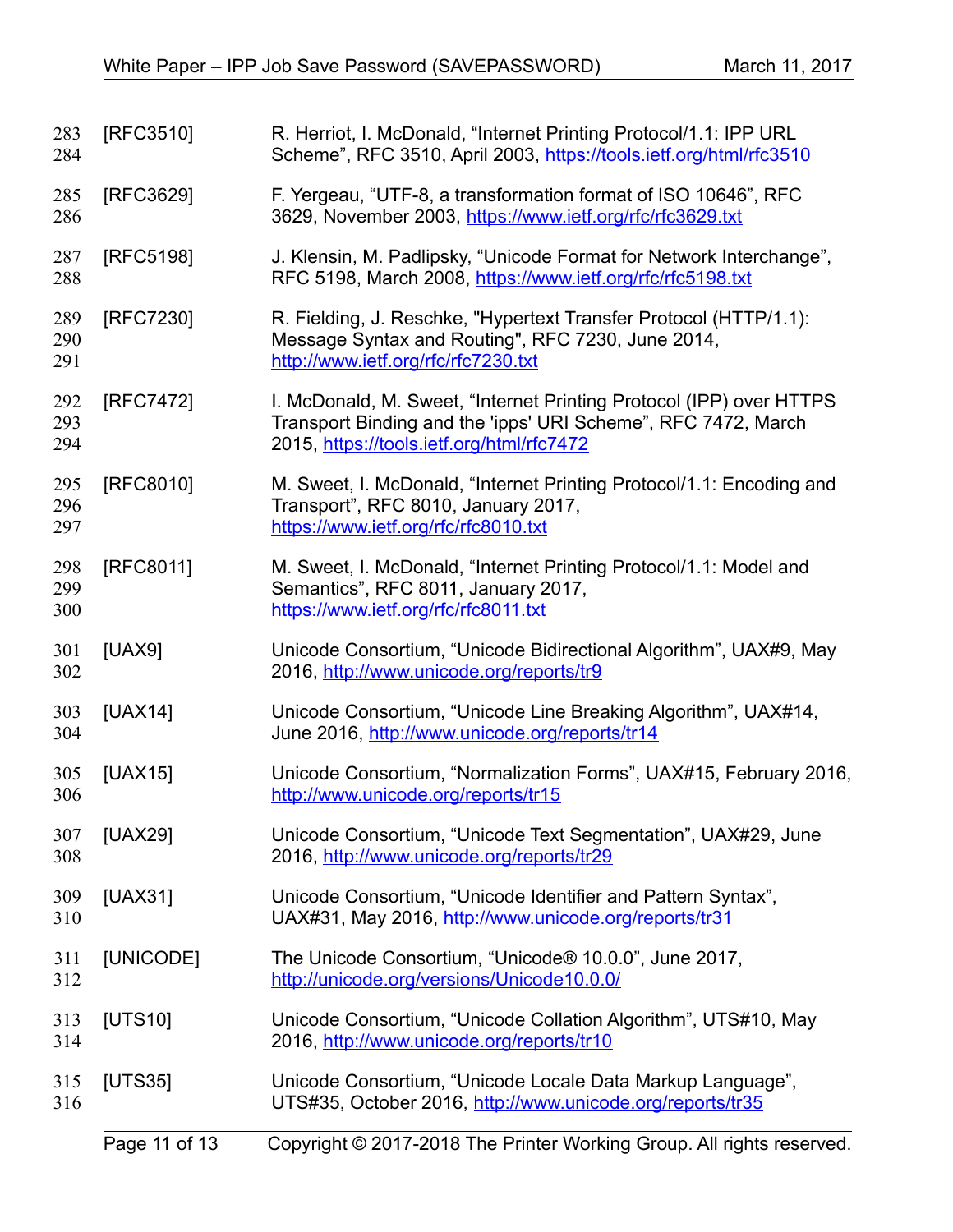<span id="page-11-3"></span>[UTS39] Unicode Consortium, "Unicode Security Mechanisms", UTS#39, June 2016,<http://www.unicode.org/reports/tr39> 317 318

#### **9.2 Informative References** 319

- [IANA-IPP] IANA Internet Printing Protocol (IPP) Registrations, <http://www.iana.org/assignments/ipp-registrations> 320 321
- <span id="page-11-2"></span>[UNISECFAQ] Unicode Consortium "Unicode Security FAQ", November2016, <http://www.unicode.org/faq/security.html> 322 323
- <span id="page-11-1"></span>[UTR17] Unicode Consortium "Unicode Character Encoding Model", UTR#17, November 2008,<http://www.unicode.org/reports/tr17> 324 325
- <span id="page-11-0"></span>[UTR20] Unicode Consortium "Unicode in XML and other Markup Languages", UTR#20, January 2013,<http://www.unicode.org/reports/tr20> 326 327
- <span id="page-11-5"></span>[UTR23] Unicode Consortium "Unicode Character Property Model", UTR#23, May 2015,<http://www.unicode.org/reports/tr23> 328 329
- <span id="page-11-4"></span>[UTR33] Unicode Consortium "Unicode Conformance Model", UTR#33, November 2008,<http://www.unicode.org/reports/tr33> 330 331

### **10 Authors' Addresses** 332

- Primary authors (using Address style): 333
- Smith Kennedy 334
- HP Inc. 335
- 11311 Chinden Blvd. 336
- Boise, Idaho, 83714 337
- smith.kennedy@hp.com 338
- The authors would also like to thank the following individuals for their contributions to this standard: 339 340
- Ira McDonald High North Inc. 341
- Mike Sweet Apple Inc. 342